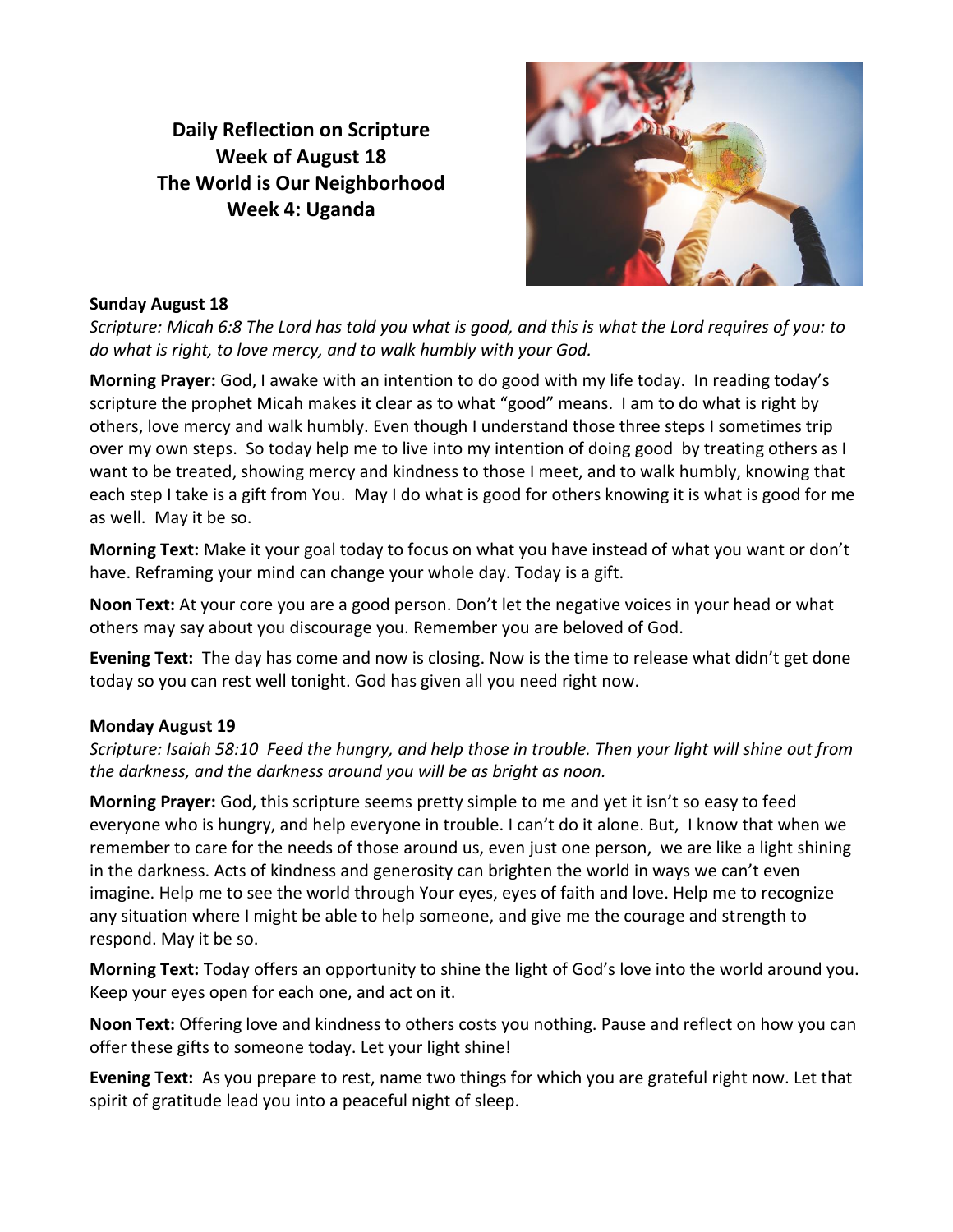## **Tuesday August 20**

*Scripture: Isaiah 1:17 Seek justice. Help the oppressed. Defend the cause of orphans. Fight for the rights of widows.*

**Morning Prayer:** God, in this scripture there are four short, simple instructions of how I must live my life, simple but sometimes overwhelming. It is much easier to make a donation to an organization that helps the orphans and the widows than it is to ask the questions of why is there so much injustice which leads to oppression, orphans and widows. Help me to start asking the questions and then acting on the answers, not being content to just put Band-Aids on the results of injustice but to heal and eliminate it. Help me overcome my fears or my feelings of inadequacies and become an advocate for those on the margins. May it be so.

**Morning Text:** God, as I begin this day, open my eyes to really see those on the margins as I go about my day and give me the courage and wisdom to speak on their behalf.

**Noon Text:** Pause for a moment to reflect on your morning. Offer words of gratitude for all that you have. How you can share what you have or what you know with others?

**Evening Text:** God, life can be overwhelming. As I lay down to sleep I am surrounded by Your love so that I am able to rest well and to wake refreshed to embrace tomorrow.

## **Wednesday August 21**

*Scripture: Luke 3:10-11 The crowds asked, "What should we do?" John replied, "If you have two shirts, give one to the poor. If you have food, share it with those who are hungry."*

**Morning Prayer:** God, thank You for blessing my life in ways I never imagined. Thank you for home, my family, my church, my job, my friends and for all the other ways You have impacted my life. Each day may not go according to my plan for the day, but Lord You meet me in the plans I make and help to direct and sometimes redirect my path. May today be a day to share my abundance with those in need. Lord I understand this can be as simple as the right words to the right person at the right time. Help guide my day. Help me to put others first. Help me to be a blessing to others as You bless my life. May it be so.

**Morning Text:** Abundance is a blessing! How might you share your excesses with others. There are many awesome ways to donate and help others in need.

**Noon Text:** Take a minute and reflect on your morning. Where has God blessed your life in ways you never imagined. How can you share blessings with others?

**Evening Text:** God, I thank you for Your incredible love. I rest knowing that although my life is not perfect, You still have blessed me beyond my imagination. Thank you..

# **Thursday August 22**

*Scripture: Romans 12:13 Share with the Lord's people who are in need. Practice hospitality.*

**Morning Prayer:** God, thank you for this day. Thank you for the gifts I have, both tangible and intangible. Thank you for the spiritual practice of serving. Thank you for my friends. Thank you for those who challenge me to always live into a greater purpose than just pleasing myself. Thank you the opportunities I am going to have today to practice hospitality. With gratitude for the much I have been given may I, with abundance, give of myself to others. May I remember that it is in giving that I receive all that I really need. Thank you for today's scripture that can help me set the tone of my heart, mind and soul for the rest of my day. May it be so.